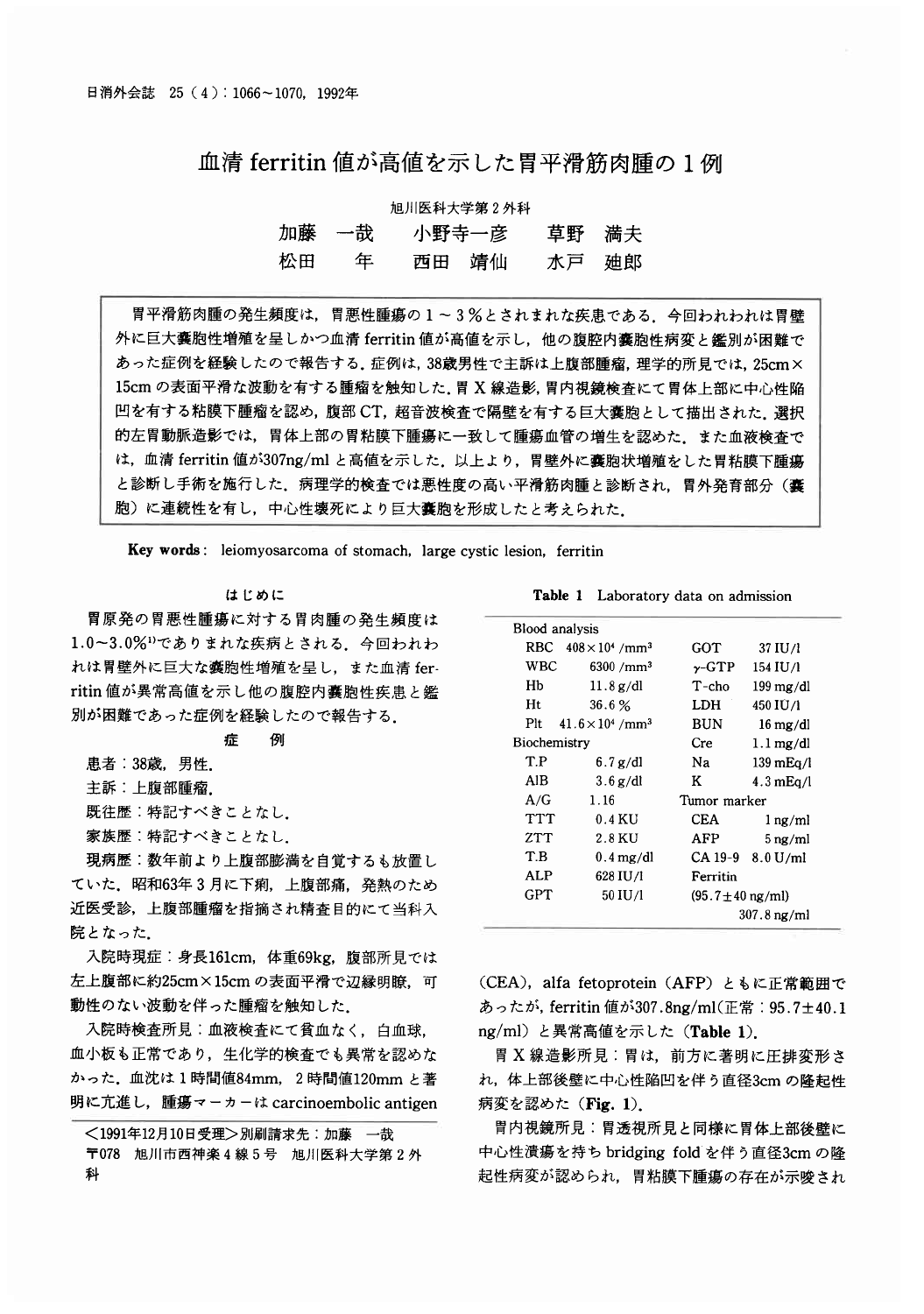#### 1992年4月

Fig. 1 Upper gastrointestinal x-ray: Stomach was pressed to the anterior side. There was the tumor in the fundus  $(\rightarrow)$ .



Fig. 2 Endoscopic view of stomach: The tumor surface was covered with mucosa except small ulcer, and also bridging fold was seen.



## $\hbar$  (Fig. 2).

超音波検査所見:腹部腫瘤は左上腹部から臍下部に 及び、かつ正中を超え、かつ内腔に隔壁を持つ cystic lesion として描出された、Cyst の内腔には充実性腫瘍 の存在を示唆するものはなかった (Fig. 3).

腹部 computerized tomography (CT) 検査所見: 腹部腫瘤は左横隔膜下から腹部中央を占拠し、その大 Fig. 3 Ultrasound picture: The tumor was recoginized as a large separated cystic mass



Fig. 4 CT scan of tumor showing a large separated cystic mass.



きさは最大径25cm×20cmで隔壁を伴った囊胞性病変 であった、また肝、脾とは明瞭に境界されるも、胃お よび膵との境界は不明瞭であった (Fig. 4).

腹部血管造影検査所見:腹部大動脈造影では異常血 管は認められず、超選択的左胃動脈造影にて胃小弯 アーケードの圧排および噴門後枝に一致して腫瘍血管 の増生が認められた、また胃体上部枝は腫瘤辺縁に 沿って伸展されていた (Fig. 5).

以上より壁外性に巨大嚢胞性発育を呈した胃粘膜下 腫瘍の疑いの術前診断のもとに手術を施行した。

手術所見:平成元年3月3日上腹部正中切開にて開 腹した、腹水,肝転移,腹膜播種などは認められなかっ た、腫瘤は比較的厚い壁をもち、波動を有し、胃を前 上方に著明に圧排し、かつ胃の漿膜に高度の繊維性癒 着を認めた、腫瘍は胃壁から体上部後壁の粘膜下腫瘤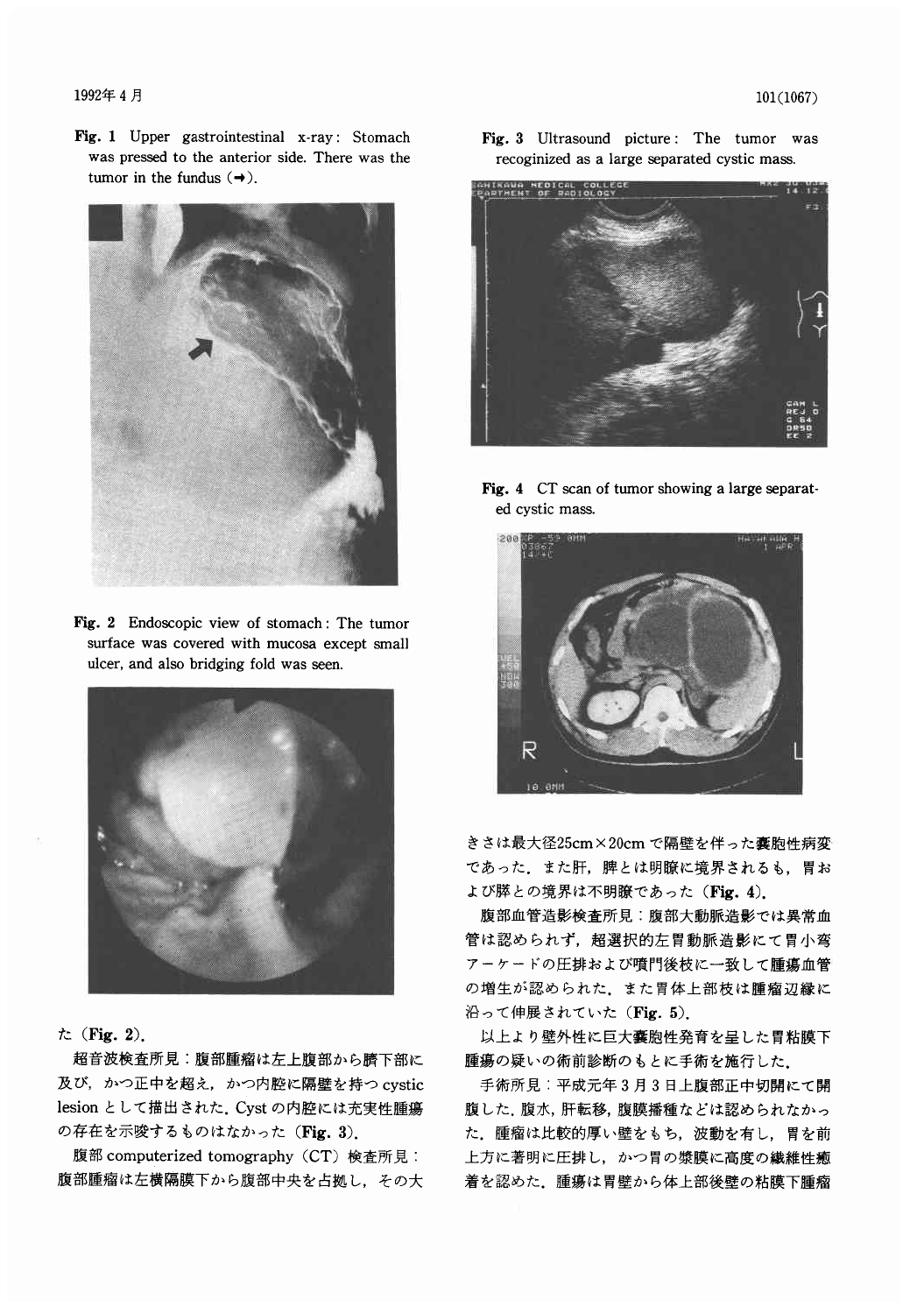102(1068)

Fig. 5 Selective left gastric angiogram, Arterial phase: Several tumor vessels were seen in the fundus  $(\rightarrow)$ .



Fig. 6 Resected specimen demonstrates the submucosal tumor  $\left(\rightarrow\right)$  connecting with extragastric large cystic mass



部で腫瘍壁との連続性をもつ部分を除き、鈍的に剝離 可能であった。また肝、脾、膵との連続性は認められ なかった、胃粘膜下腫瘍は嚢胞性病変とともに胃局所 切除にて摘出された、胃所属リンパ節などの腫脹は認 められなかった、摘出標本は25×12×10cmで重量は 2,450g であった. 囊胞壁の一部は明らかに胃粘膜下腫 瘍部分と繊維性連続を有しており、嚢胞壁は腫瘍性に 肥厚している部分と、繊維性の部分とが混在していた (Fig. 6). 囊胞内溶液の性状は褐色, 粘調で全量1,800 ml で, 囊胞液中の細胞成分は変性壊死細胞のみであっ たが,生化学的検査では, ferritin 値が22,800ng/ml と 著明な高値を示した.

Fig. 7 Microscopic findings: The pleomorphic cells have abundant cytoplasm, mitoses and have varially large, hyperchromatic nuclei (H.E. x 200 )



病理学的所見:短紡錘形から紡錘形の束状配列を示 す細胞増殖像が認められ、その細胞質は Masson 染色 に赤染し平滑筋肉腫と診断された. 核分裂像は倍率200 倍にて1視野に2~3個認められ、かなり悪性度の高 い平滑筋肉腫と診断された(Fig. 7). またサンプリン グされた胃癌取扱い規約2)における1群のリンパ節に は転移は認められなかった、一方嚢胞状発育部分の肥 厚した部分の病理学的検索でも、分裂像が胃粘膜下腫 瘍部分のそれと同様に認められ組織学的悪性度は同程 度であった.

#### 客

老

非上皮性悪性腫瘍は、上皮性腫瘍に比べ発生頻度が 低く、消化器における発生部位は、胃、小腸、直腸の 順に多いとされている3). 胃に原発する非上皮性悪性 腫瘍の頻度は、全胃悪性腫瘍の0.5%~3.5%とされて おり1)4), その発育形式は、Skandalakisら5)の分類に 従って胃内型,壁内型,胃外型および混合型に分類さ れる。また潰瘍形成の有無については、胃内型が胃外 型に比べ多いとされる。腫瘍径については、胃外発育 型は一般にその症状発現が遅いために巨大化する傾向 にあるとされるが6), 本症例の場合には、発育型は混合 型であり、胃外部分の大きさは胃内部分の約10倍に達 しており、かつ嚢胞の形態を呈していた。嚢胞壁の一 部は腫瘍性に肥厚した部分があり、その部分で胃内発 育部分に連続していた。この嚢胞状形態は、長期に渡 る経過中に広範な中心性壊死によって形成されたとも 推定できた、一般に平滑筋芽腫は囊胞状発育が多い が<sup>7</sup>, 本症例のような巨大化したものは平滑筋肉腫で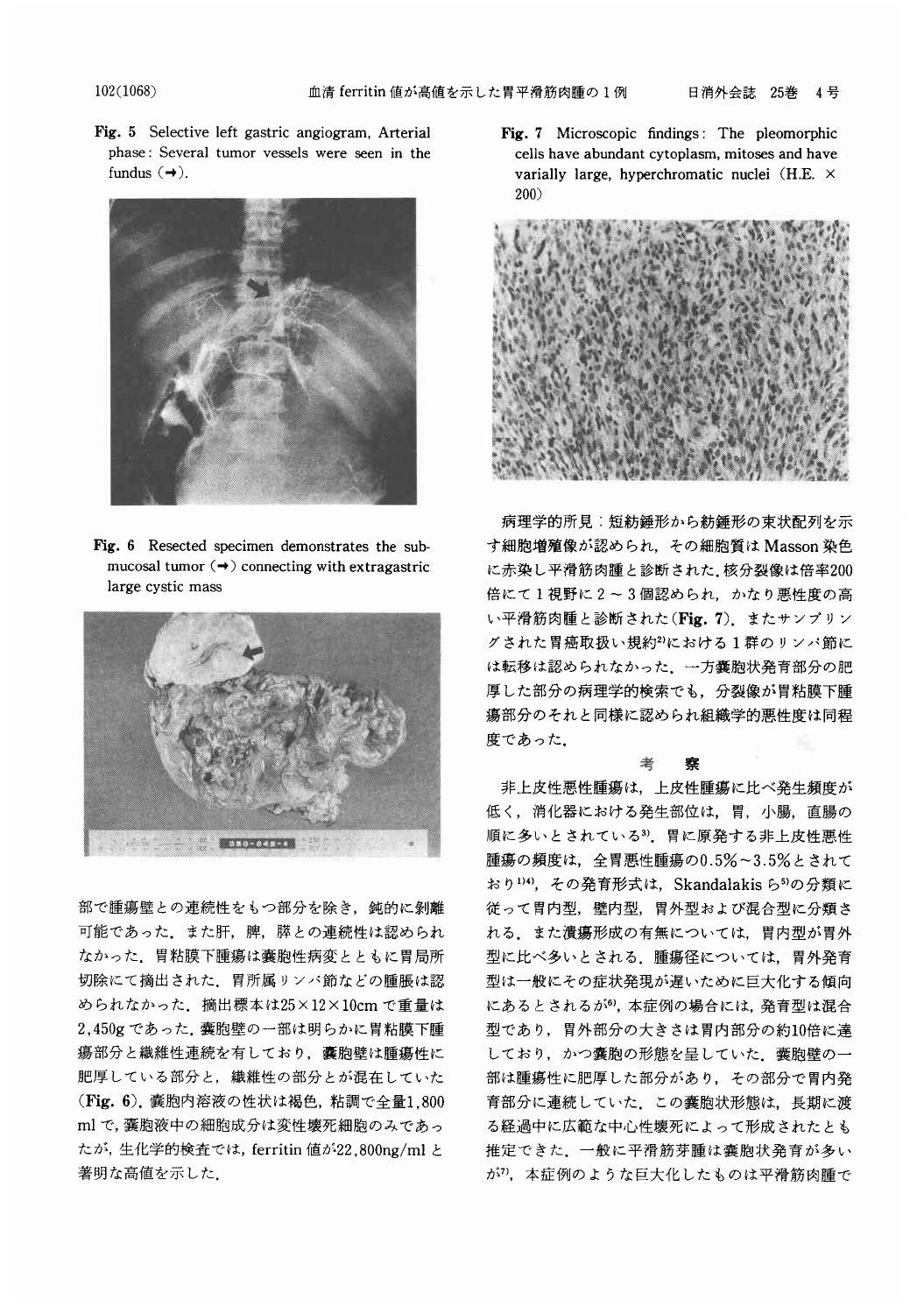はまれと考えられる、一方、本症の悪性度を判定する ために Stout<sup>8)</sup>は、200倍の視野を無選択的に10視野を 検鏡し悪性度を4段階に分けているが、本症例では、 囊胞壁(胃外発育部)も胃内発育部と同様に核異型が 強くかつ細胞密度も高く、核分裂像も多く最も悪性度 が高い胃平滑筋肉腫と診断された。一方、手術術式に 関しては、血行性転移が主であり、リンパ節転移がま れであることから局所切除で十分であるという報 告910)と、リンパ節転移例も存在することから胃癌に 準じた郭清を含む胃切除術が必要という報告11)12)とが あり確立された術式はない。しかしながら胃切除の範 囲と術後生存率との間の相関関係を認めないとの報 告13)も散見され、局所手術が適切な治療法として認め られつつある14). 本症例は、巨大囊胞性増殖を呈した胃 外発育部分でも周囲臓器への浸潤なく圧排と繊維性の 癒着のみであり、サンプリングした周囲のリンパ節の 腫大もなく、胃局所切除にて摘出することで十分と考 えられた。また腫瘍マーカーのひとつである ferritin が血中および囊胞内容液中で非常な高値を示し、この ことは今まで報告例がない、最近癌疾患で血清 ferritin が上昇することが注目され、tumor marker とし ての意義が検討されている。肝、膵、子宮、副腎、乳 腺などの臓器に発生する癌および肝をはじめ広範な転 移例では、高値を示すとされている15)16) また新津ら9) は、人癌移植ヌードマウスにて各種の人癌組織(血清 ferritin 値が低い胃癌組織も含め)が直接 ferritin を産 生することを示しており, 腫瘍 ferritinはcarcinofetoplacental isoferritin であり17), AFP 産生と類 似した機序が考えられている18)。すなわち悪性腫瘍に おける血清 ferritin の上昇の機序としては、1. 腫瘍細 胞からの酸性イソフェリチンの産生,2. 腫瘍細胞の浸 潤転移による組織破壊, 3. 悪性腫瘍患者にみられる貧 血にともなう網内系への鉄貯蔵の増大が考えられる が、今回われわれの経験した症例は、腫瘍嚢胞内液が 高 ferritin 値を示したことより腫瘍細胞からの産生の 機序が最も考えられた.

#### 文 献

- 1) Marshall SF, Meissner WA: Sarcoma of the stomach. Ann Surg 131 : 824-837, 1950
- 2) 胃癌研究会編:外科·病理. 胃癌取扱い規約. 第11

版. 金原出版, 東京, 1985

- 3) Anderson PA, Dockerty MB, Buie LB et al: Myomatous tumor of the rectum (leiomyomas and myosarcomas). Surgery  $28 : 642 - 650, 1950$
- 4) 大井 実, 三穂乙実, 伊藤 保ほか: 非癌性腫瘍. 外科 29 112-133, 1967
- 5) Skandalakis JE, Gray SW, Shepard D: Smooth muscle tumors of the stomach. Surg Gynecol Obstet 110: 209-226, 1960
- 6) 高木國夫, 山本英昭:胃腸管平滑筋肉腫一50例の 臨床的特徴についてー. 消外 5:1507-1513, 1982
- 7) Lumb G: Smooth muscle tumor of the gastrointestinal tract and retroperitoneal tissues presenting as large cystic mass. J Pathol Bacteriol 63:139-147, 1960
- 8) Stout AP: Leiomyosarcma of the superficial soft tissue. Cancer 11 : 844-854, 1958
- 9) Appleman HD, Helwig EB: Gastric epithelioid leiomyoma and leiomyosarcoma. Cancer  $38:708 - 728, 1976$
- 10) 北岡久三, 岡林謙蔵, 木下 平ほか:胃平滑筋肉腫 の予後因子と手術法.癌の臨 29:811-816,1983
- 11) 中野 博, 成沢富男, 早川 勝ほか:原発性胃肉腫 18例の検討. 外科 32:935-941, 1970
- 12) 三浦敏夫,猪野睦征,清水輝久ほか:外胃型平滑筋 肉腫. 外科治療 39:121-127, 1978
- 13) 黒田吉隆, 辻 政彦, 杉井 衛ほか:原発性胃平滑 筋肉腫11例の臨床病理学的検討. 消外 5:  $1507 - 1513$ , 1982
- 14) 岸川博隆, 片山良彦, 山田 健ほか:胃平滑筋肉腫 20 例の臨床的検討. 消外 10:1865-1868, 1987
- 15) Niitsu Y, Kohgo Y, Yokota M et al: Radioimmunoassay of serum ferritin in patients with malignancy. Ann NY Acad Sci 259 : 450-452, 1975
- 16) Marcus DM, Zinberg N: Isolation of ferritin from human mammary and pancreatic carcinoma by means of antibody immuno adsorbents. Arch Biochem Biophys 162 : 493-501, 1974
- 17) 漆崎一郎: 血液学における ferritin の意義. 日血 会誌 39:571-583, 1976
- 18) Kew MC, Torrdnce ID, Derman D et al: Serum and tumor ferritin in priamry liver cancer. Gut 19: 294-299, 1978